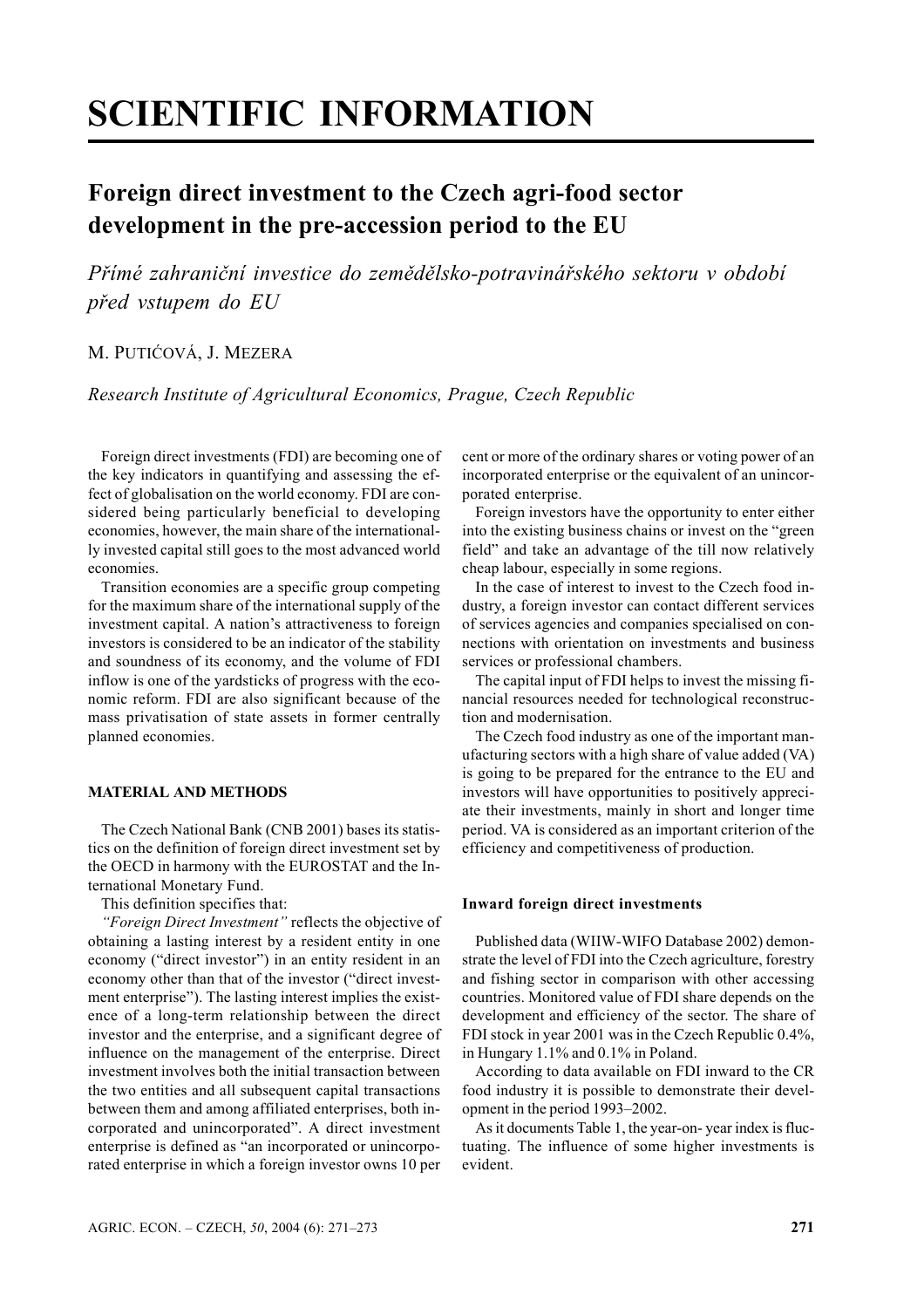Table 1. Czech Republic: Inward foreign investment 1993–2002 (in mill. of EUR)

| Year-on-year index                   | 1994/93 | 1995/94 | 1996/95 | 1997/96 | 1998/97 | 1999/98* | $2000/99*$ | 2001/00 | 2002/01 |
|--------------------------------------|---------|---------|---------|---------|---------|----------|------------|---------|---------|
| Non-manufacturing total              | 137.20  | 389.08  | 47.68   | 125.80  | 274.60  | 186.40   | 78.59      | 139.88  | 181.64  |
| Agriculture, hunting<br>and forestry | 50.00   | 60.00   | 0.00    | 60.00   | 116.70  | 85.70    | 150.00     | 355.60  | 37.50   |
| Manufacturing total                  | 126.60  | 167.84  | 137.20  | 389.08  | 47.68   | 125.76   | 274.56     | 186.42  | 78.59   |
| Food and tobacco                     | 30.60   | 156.70  | 50.00   | 60.00   | 0.00    | 60.00    | 116.70     | 85.70   | 150.00  |

Source: Data provided by the Czech National Bank

\*Until 1997, data included FDI in equity capital, starting from 1998, data on reinvested earnings and other capital have been included in FDI flows.

Table 2. Czech Republic: Inward foreign investment to the food industry, 1993–2002

|                                    | 1993   | 1994   | 1995        | 1996    | 1997    | 1998    | 1999    | 2000    | 2001    | 2002          |
|------------------------------------|--------|--------|-------------|---------|---------|---------|---------|---------|---------|---------------|
| FDI total                          |        |        |             |         |         |         |         |         |         |               |
| (bill. CZK, cumulated)             | 19.050 | 44.044 | .037<br>112 | 150.812 | 192.063 | 312.032 | 530.844 | 723.265 | 937.850 | 1 2 1 3 9 8 5 |
| FDI food industry                  |        |        |             |         |         |         |         |         |         |               |
| (bill. CZK. cumulated)             | 6.671  | 8.713  | 11.951      | 13.933  | 16.916  | 21.014  | 33.442  | 40.243  | 49.619  | 56.375        |
| FDI total (bill. CZK) $^{1, 2}$    | 19.050 | 24.994 | 67.993      | 38.775  | 41.251  | 119.969 | 218.812 | 192.421 | 214 585 | 276.135       |
| FDI food industry                  |        |        |             |         |         |         |         |         |         |               |
| (bill. CZK) $^2$                   | 6.671  | 2.042  | 3.238       | 1.982   | 2.983   | 4.098   | 12.428  | 6.801   | 9.376   | 6.757         |
| $%$ of GDP                         |        |        |             |         |         |         |         |         |         |               |
| (food industry) <sup>3, 4, 5</sup> |        |        | 4.0         | 4.2     | 4.8     | 4.2     | 4.2     | 3.8     | 3.8     | 3.8           |
| % of FDI (food industry)           | 35.0   | 19.8   | 10.7        | 9.2     | 8.8     | 6.7     | 6.3     | 5.6     | 5.3     | 4.6           |

Source: Data provided by the Czech National Bank

<sup>1</sup> Until 1997, data included FDI in equity capital, starting from 1998, data on reinvested earnings and other capital have been included in FDI flows

 $2$  Year 2002 = preliminary data

<sup>3</sup> The matter is the value added form production (the indicator is near by GDP of the branch)

4 Numbers of 1993 and 1994 are not available

<sup>5</sup> The estimation for years 2001 and 2002

Calculations: Mezera (RIAE Prague)

In Table 2, there is described the development of the inward foreign investment amount to the Czech food industry in period 1993–2002 and its % share in GDP. The highest level of FDI was reached in 1993 (35.0%). In the following years, there was a significant degrease of foreign investors interest to invest into the CR food industry.

#### **DISCUSSION**

Special policies are used for foreign direct investment (FDI) in the Czech Republic, mainly in the field of agricultural land. There exist preferences of domestic subjects as landowners, what is reflected in legislation. This policy will be applied during the transition period and for 7 years after the entrance of the CR to the EU.

The value of FDI to agriculture, forestry, fishery of the CR in 2002 was CZK 242.9 mill. The total value of FDI to the mentioned sector in the years 1993–2002 was approximately CZK 2 668 mill. The share of FDI preliminary represents only 0.4% of the total income of FDI to the non-manufacturing sector in the year 2002.

Different policies are aimed at the manufacture of food products, beverages and tobacco sector as to the part of industry. The input of foreign investments to this sector was not limited. The special regime was applied only in cases of trademarks production with the special state interest (Budvar).

There was a basic change from the liberal and neutral politics in the connection to the foreign investors. Step by step, there were used the principal of foreign investments incentives. The income of FDI to the manufacture of food products, beverages and tobacco sector was not limited. According to the statistical data from the Czech National Bank, it was in total CZK 6 757.1 mill. It presents the share of 2.4 % in the total direct foreign investments value invested to the CR national economy. In the year